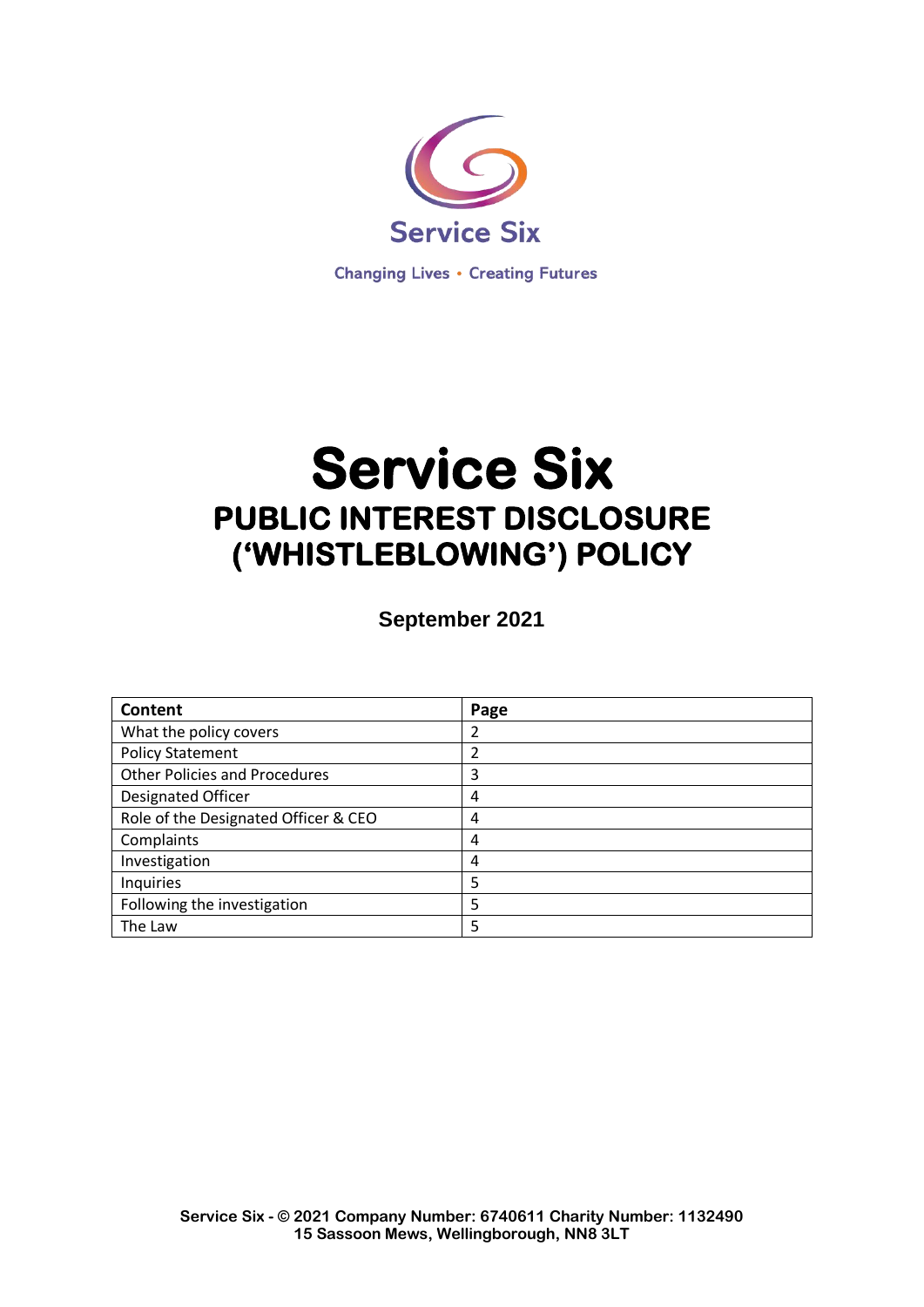**Date:** September 2021

**Review Due By:** September 2022

**Lead Role/Manager:** Chief Executive

#### **Others involved in implementing:** Trustees, Managers and Personnel

#### **What this policy covers**

To provide specific direction to all Trustees and personnel in relation to the duty of care of all Service Six members in promoting the well-being, and safeguarding from significant harm of all children, young people and vulnerable adults, including allegations against staff.

| <b>Senior Co-ordinating Manager</b> | <b>Chief Executive</b> |
|-------------------------------------|------------------------|
|                                     | Northamptonshire HQ    |
|                                     | 15 Sassoon Mews        |
|                                     | Wellingborough         |
|                                     | Northamptonshire       |
|                                     | NN8NN83LT              |
|                                     | Tel: 01933 277520      |
|                                     |                        |

#### *Others Involved In Implementing: Board of Trustees and Managers*

#### **Partner Agencies (e.g.):**

NCC Initial Contact Team (ICT) Education Welfare Service (EWS) Local Safeguarding Children Board (LSCBN)

#### **Monitoring Arrangements**:

Annual unless legislation changes

#### **Terminology:**

The word whistleblowing in this Policy refers to the disclosure internally or externally by workers of malpractice, as well as illegal acts or omissions at work.

#### **Policy Statement:**

Service Six is committed to achieving the highest possible standards of service and the highest possible ethical standards in public life and in all of its practice. To achieve these ends, it encourages freedom of speech. It also encourages staff to use internal mechanisms for reporting any malpractice or illegal acts or omissions by its employees or ex-employees.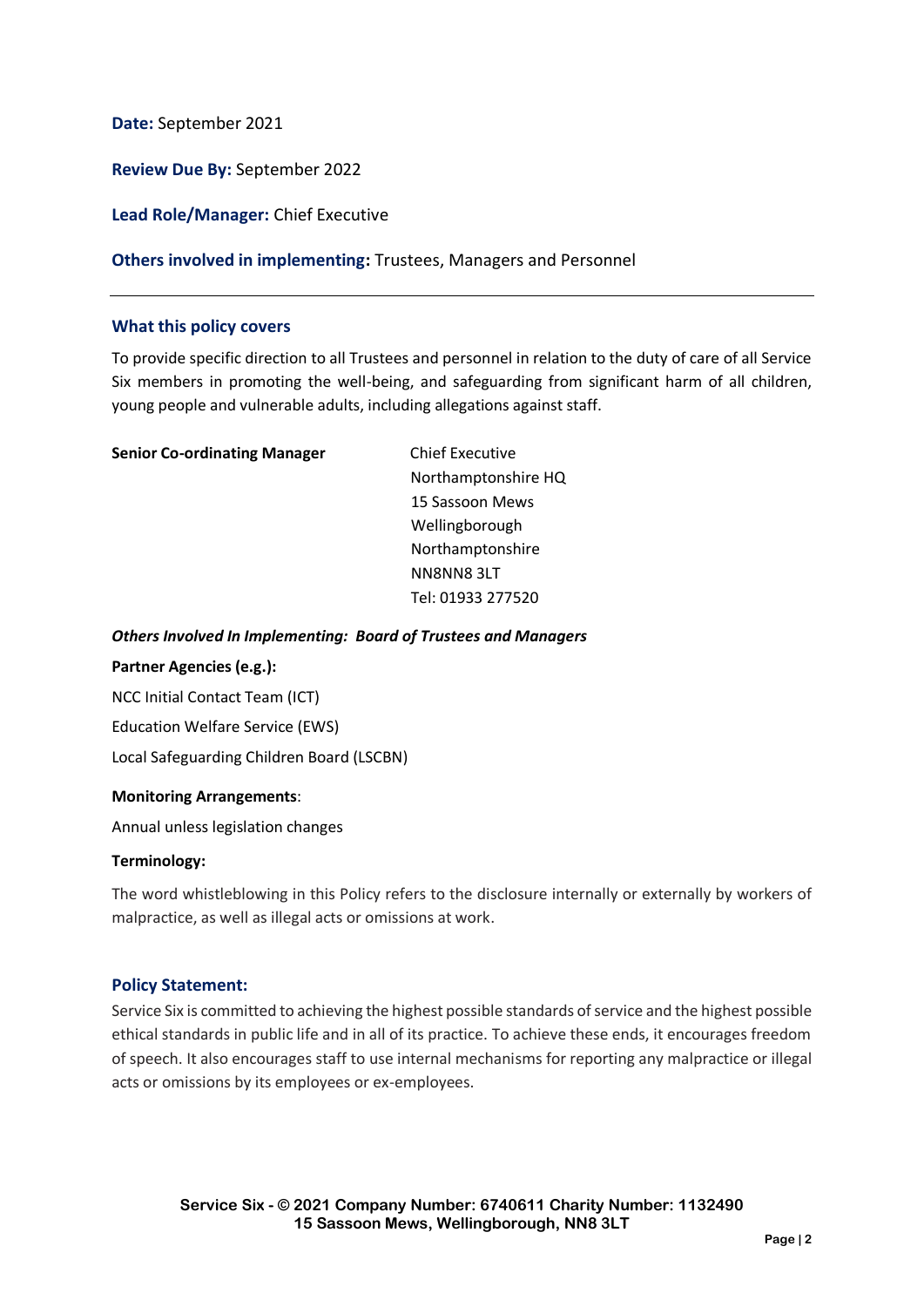This policy applies to all Trustees, employees, (including those designated as sessional or volunteers), and freelance contractors working for Service Six. It also covers suppliers and those providing services under a contract or other such agreement with Service Six in their own premises.

# **Other policies and procedures**

Service Six has a range of policies and procedures, which deal with standards of behaviour at work; they cover Discipline, Grievance, Harassment and Recruitment and Selection. Employees are encouraged to use the provisions of these procedures when appropriate. There may be times, however, when the matter is not about your personal employment position and needs to be handled in a different way. Examples may be:

- Malpractice or ill treatment of a client/customer by a senior member of staff or Trustee
- Repeated ill treatment of a client/customer, despite a complaint being made
- A criminal offence has been committed, is being committed or is likely to be committed
- Suspected fraud
- Disregard for legislation, particularly in relation to health and safety at work
- The environment has been, or is likely to be, damaged
- Breach of standing financial instructions
- Showing undue favor over a contractual matter or to a job applicant
- A breach of a code of conduct
- Information on any of the above has been, is being, or is likely to be concealed

This list is not exhaustive.

Service Six will not tolerate any harassment or victimization of a whistleblower (including informal pressures), and will treat this as a serious disciplinary offence, which will be dealt with under the Disciplinary Policy and Procedures.

# **Designated officers**

The Designated Officer for Safeguarding & Whistleblowing is the Chief Executive.

Strategic Safeguarding Officer: Claudia Slabon (Chief Executive) Tel: 01933 277520 Mobile: 07740 938190 [claudiaslabon@servicesix.co.uk](mailto:claudiaslabon@servicesix.co.uk)

The following other people have been nominated and agreed by Service Six as Designated Officers for concerns under this procedure. They will have direct access to the Chair of the Board of Trustees:

- Emma Campion, Operations Manager
- Katie Marsh, Youth Starz Project Manager
- Giuseppe Finn-Scinaldi. Youth Team Supervisor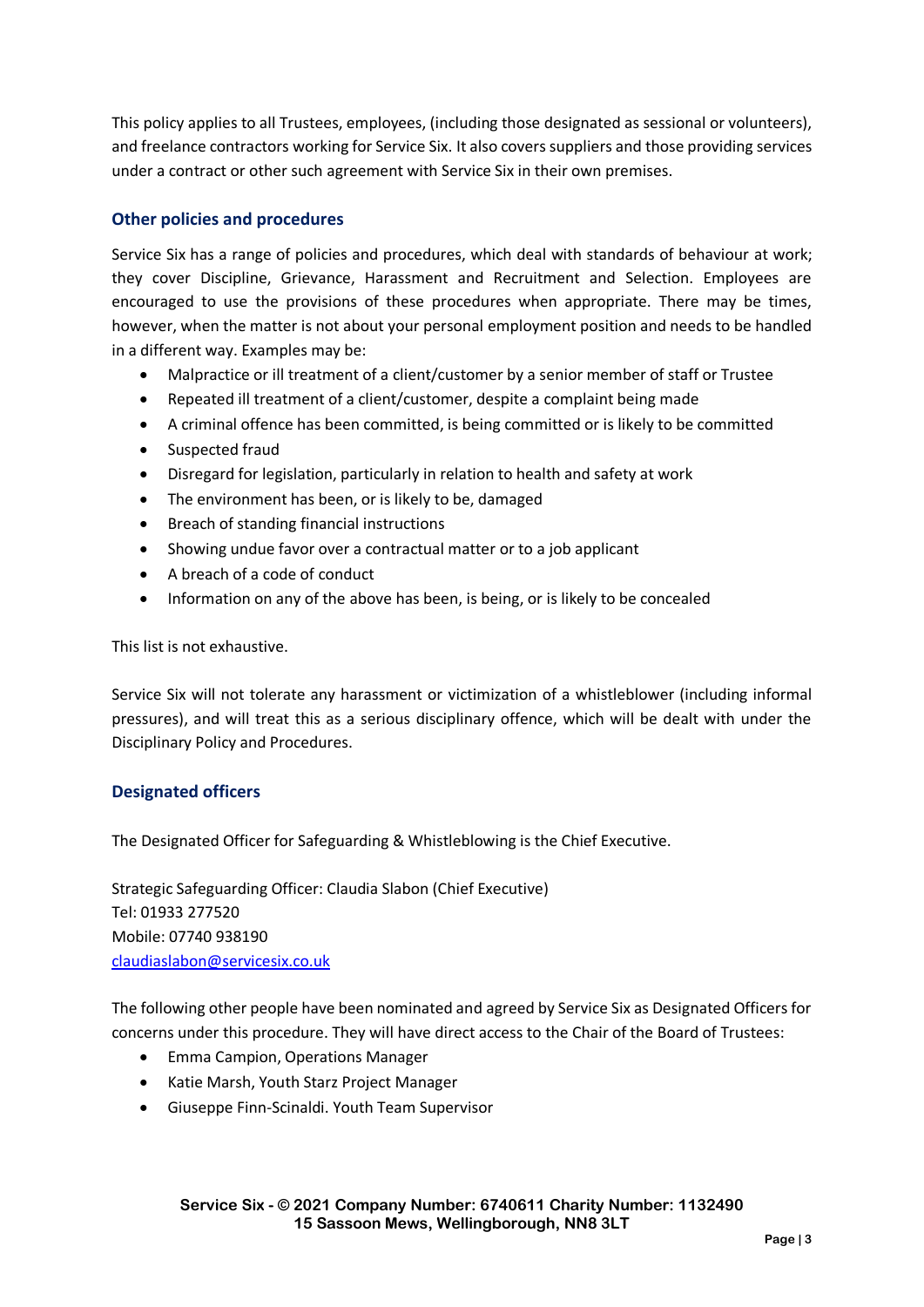# **Role of Designated Officer**

Where concerns are not raised with the line manager, the Designated Officer being any other manager as stated above or in their absence or if an allegation is against them then the Chief Executive, will be the point of contact for employees who wish to raise concerns under the provisions of this policy. Where concerns are raised with him/her, he/she will arrange an initial interview, which will if requested be confidential, to ascertain the area of concern. At this stage, the whistleblower will be asked whether he/she wishes his/her identity to be disclosed and will be reassured about protection from possible reprisals or victimization. He/she will also be asked whether or not he/she wishes to make a written or verbal statement. In either case, the designated officer will write a brief summary of the interview, which will be agreed by both parties.

# **Role of the Chief Executive**

The Designated Officer will report to the Chief Executive, who will be responsible for the commission of any further investigation and will immediately advise the Chair of the Board of Trustees.

# **Complaints about the Chief Executive or a member of the Board of Trustees**

If exceptionally the concern is about the Chief Executive or a member of the Board of Trustees, the concern should be reported to the Chair of the Board of Trustees, who will decide on how the investigation will proceed. This may include an external investigation.

**Chair of the Board of Trustees** Mrs Andrea Wood Tel. 07780 780280 Email[. andrea.wood@servicesix.co.uk](mailto:andrea.wood@servicesix.co.uk)

# *Please include the words 'Private & Confidential' in the subject box and on the main email text*

# **The investigation**

The investigation may need to be carried out under the terms of strict confidentiality i.e. by not informing the subject of the complaint until (or if) it becomes necessary to do so. This may be appropriate in cases of suspected fraud. In certain cases, however, such as allegations of ill treatment of clients/ customers, suspension from work may have to be considered immediately. Protection of clients/customers is paramount in all cases.

The Designated Officer will offer to keep the whistleblower informed about the investigation and its outcome.

If the result of the investigation is that there is a case to be answered by any individual, the Disciplinary Rules and Procedure will be used and any other appropriate policy.

Where there is no case to answer, but the employee held a genuine concern and was not acting maliciously, the Designated Officer should ensure that the employee suffers no reprisals.